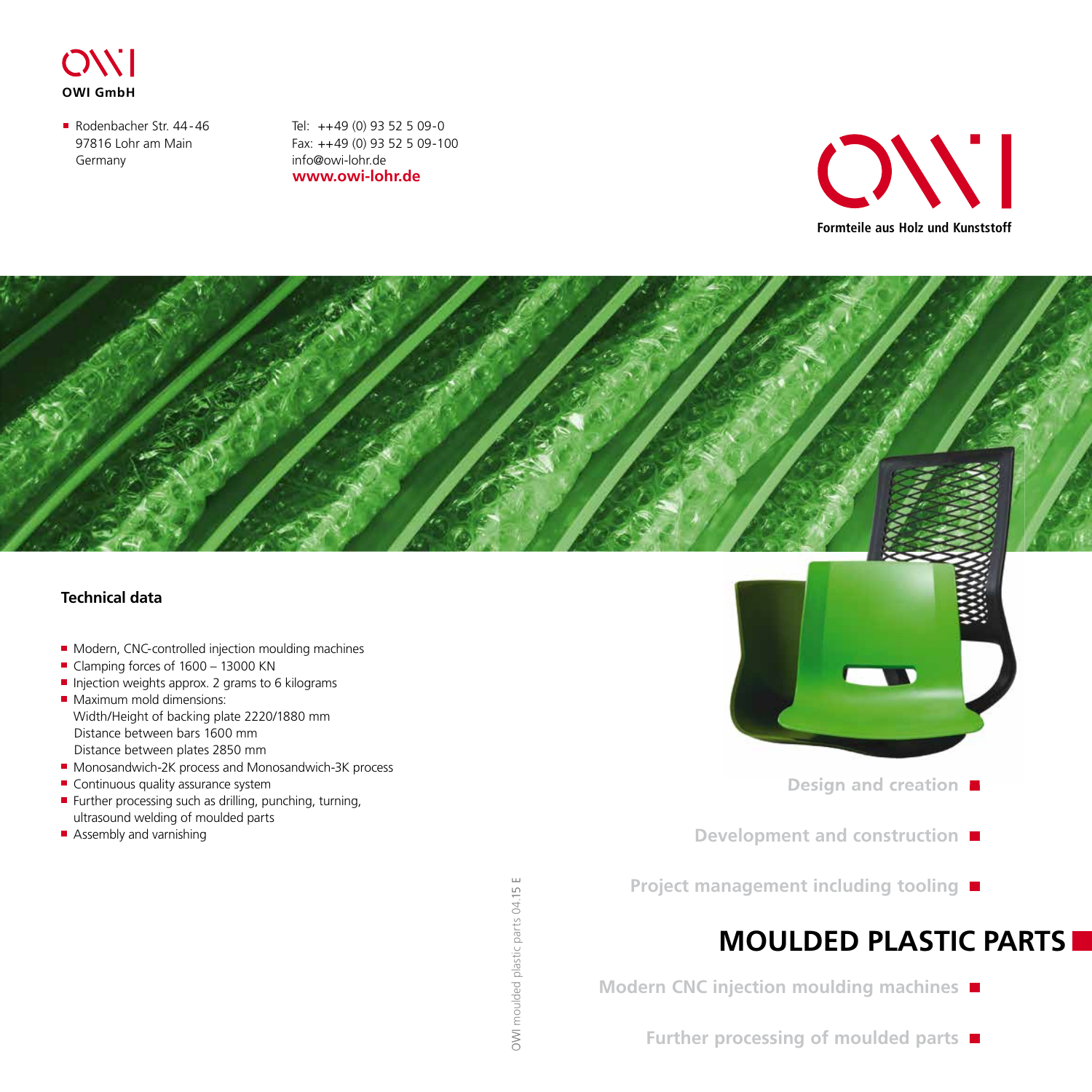## **MOULDED PLASTIC PARTS**





#### **Manufacturer of moulded plastic parts for more than 50 years**

OWI began processing plastics when purchasing a first large injection moulding machine (3000 t) in 1963. Just a few years after gaining first experience in this sector, OWI started production of models which were later to be sold in millions, such as the beer garden set "Universal" and the classic "Europa" moulded seats, still much in demand.

In over 50 years of continuous development many more own models were added, more recently there was a concentration mainly on customer models for use throughout the seating industry. OWI currently has around 450 active injection moulds.







#### **Development, construction, project management and mould making**

Our project managers are not only experts in injection moulding technology, they are equally familiar with the language of designers and developers. We offer the platform you need for well-timed and technologically sound project management for new moulded parts and element groups, accompanying you throughout the development process with our know-how. You benefit from our cooperation with specialist mold manufacturers, prototype companies and drawing offices.

Our speciality is the production of large moulded parts of superior optical and mechanical quality, such as seating and seat backs, mesh back frames and arm rests.

Thanks to high precision machinery and consistency in production, we are able to meet the special requirements for structural components and the strong integration of connecting parts. Our customers are predominantly manufacturers of office furniture and furniture for public buildings, car seats, children's car seats, grandstand and stadium seating, or operate in the building suppliers' sector.



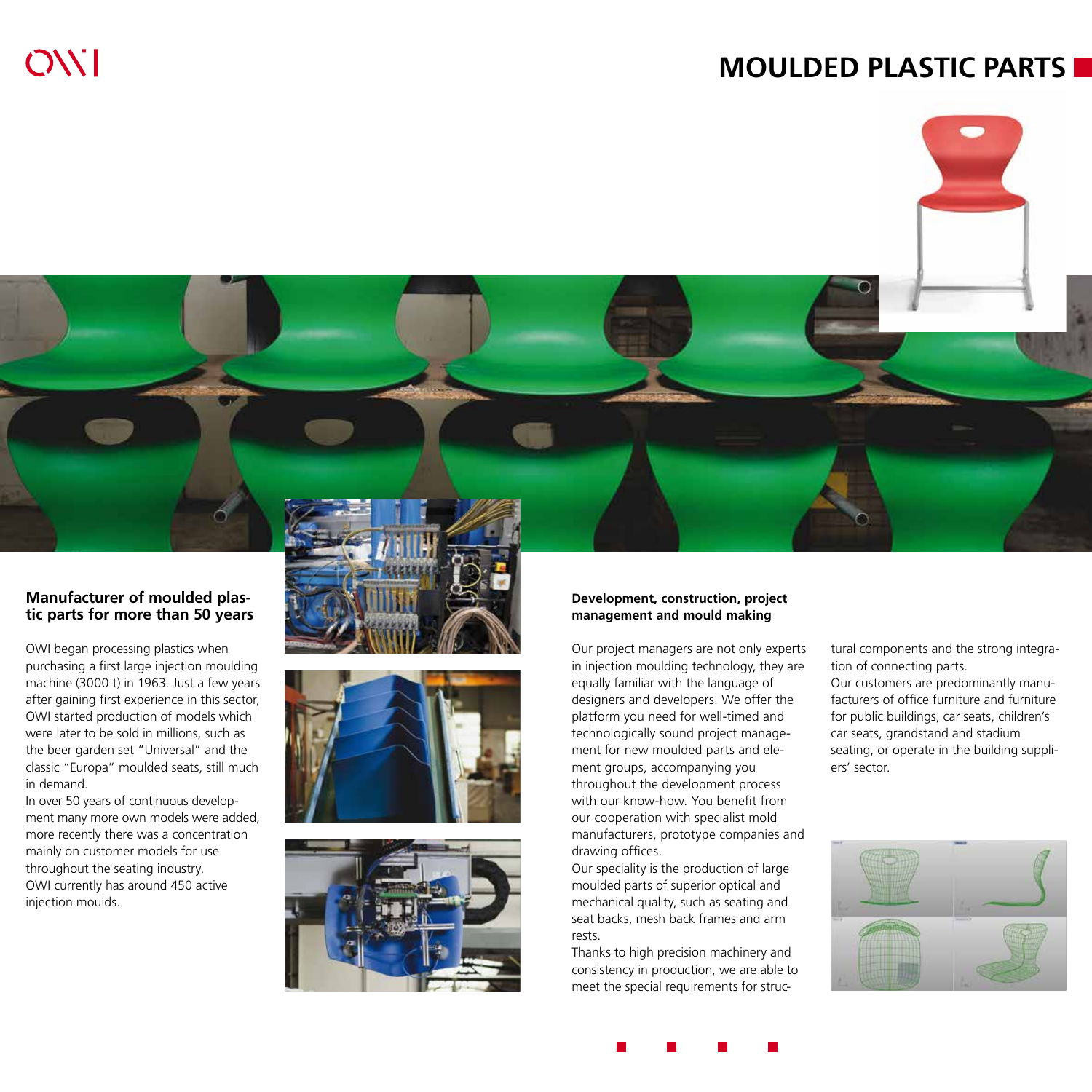## **MOULDED PLASTIC PARTS**





OWI



#### **Production and quality management (DIN EN-ISO 9001:2008)**

Production takes place using modern automatic injection moulding machines. State-of-the-art peripheral equipment for materials preparation, the injection moulding process and the handling of moulded parts ensures efficient and yet flexible production.

Because colouring and special stabilising processes are carried out on site, special versions also in quite small quantities can be produced efficiently. We process all common thermo-plastic plastics, from rubber-like soft TPU to extremely hard fibre-glass reinforced polyamides.

In special finishings for outdoor conditions, flame protection, anti-static properties, we can draw on decades of experience. Our skilled employees are well-versed in both the tooling and injection moulding technology, and in the sophisticated requirements of our customers.